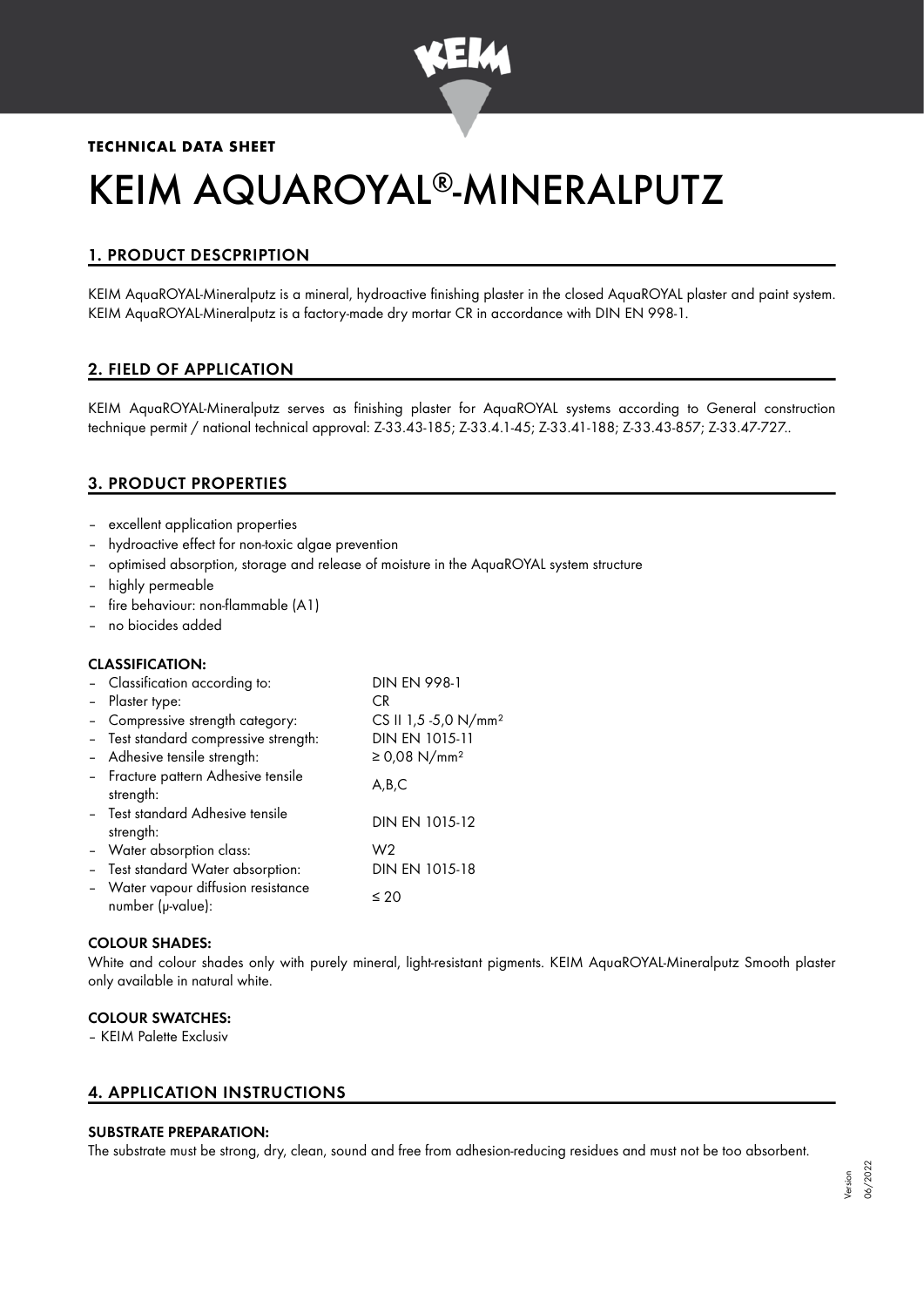#### APPLICATION CONDITIONS:

Ambient and substrate temperature  $\geq 5$  °C during application and drying. Do not apply in direct sunlight or on sun-heated substrates. Protect surfaces from direct sun, wind and rain during and after application.

#### PREPARATION OF MATERIAL / MIXING & CONVEYING:

Mix KEIM AquaROYAL-Mineralputz with approx. 5.0 - 6.5 l (specification per bag) of clean water with a power stirrer to a stiff-plastic consistency without lumps and allow to mature briefly. Do not remix already stiffened material with water. Application can be performed by hand, via continuous mixer or rendering machine.

#### APPLICATION:

Apply mixed KEIM AquaROYAL-Mineralputz quickly with suitable tools in uniform layer thickness. To avoid build-up, always work wet-on-wet. Always apply only the same batch no. in one area.

#### TOP RENDER:

Rough plasters: After applying KEIM AquaROYAL-Mineralputz, the surface must be rubbed down and smoothed with either a plastic or steel trowel.

Smooth plaster: Apply smooth plaster in a layer thickness of approx. 3 mm. Texture or smooth the smooth plaster with a trowel and felt with a fine, soft sponge board after approx. 1 – 3 hours, depending on the weather.

Note: All plasters can also be individually structured instead of being rubbed or felted. Plaster designs such as comb or broom finish should be determined on the basis of sample surfaces. Possible influences on the subsequent colour design or later soiling tendency of the finished surface should be taken into consideration.

#### AFTERTREATMENT:

KEIM AquaROYAL-Mineralputz must be protected from drying out too quickly due to sun or wind, or kept moist if necessary.

#### FINISHING:

KEIM AquaROYAL-Mineralputz must always be recoated twice with KEIM AquaROYAL-Color. HBW of the coat ≥ 30 for smooth plaster, ≥ 20 for rough and grooved plaster.

#### SETTING TIME:

Allow to stand for at least 5 days before painting.

#### CONSUMPTION:

Rough 2 mm: approx. 2.3 kg/m² Rough 3 mm: approx. 3.1 kg/m² Groove 2 mm: approx. 2.6 kg/m²

Groove 3 mm: approx. 3.1 kg/m²

Smooth plaster: approx. 3.5 kg/m² for 3 mm layer thickness

These material consumption values are guide values for smooth substrates. Exact consumption values must be determined by means of test areas.

### CLEANING OF TOOLS:

Clean tools, machines and mixers immediatley after use with water. In hardened state only a mechanical removal is possible.

# 5. PACKAGING

| <b>Container content</b> | Unit of measure | Quantity on pallet | Type of container |
|--------------------------|-----------------|--------------------|-------------------|
|                          | κg              | 30                 | bag               |